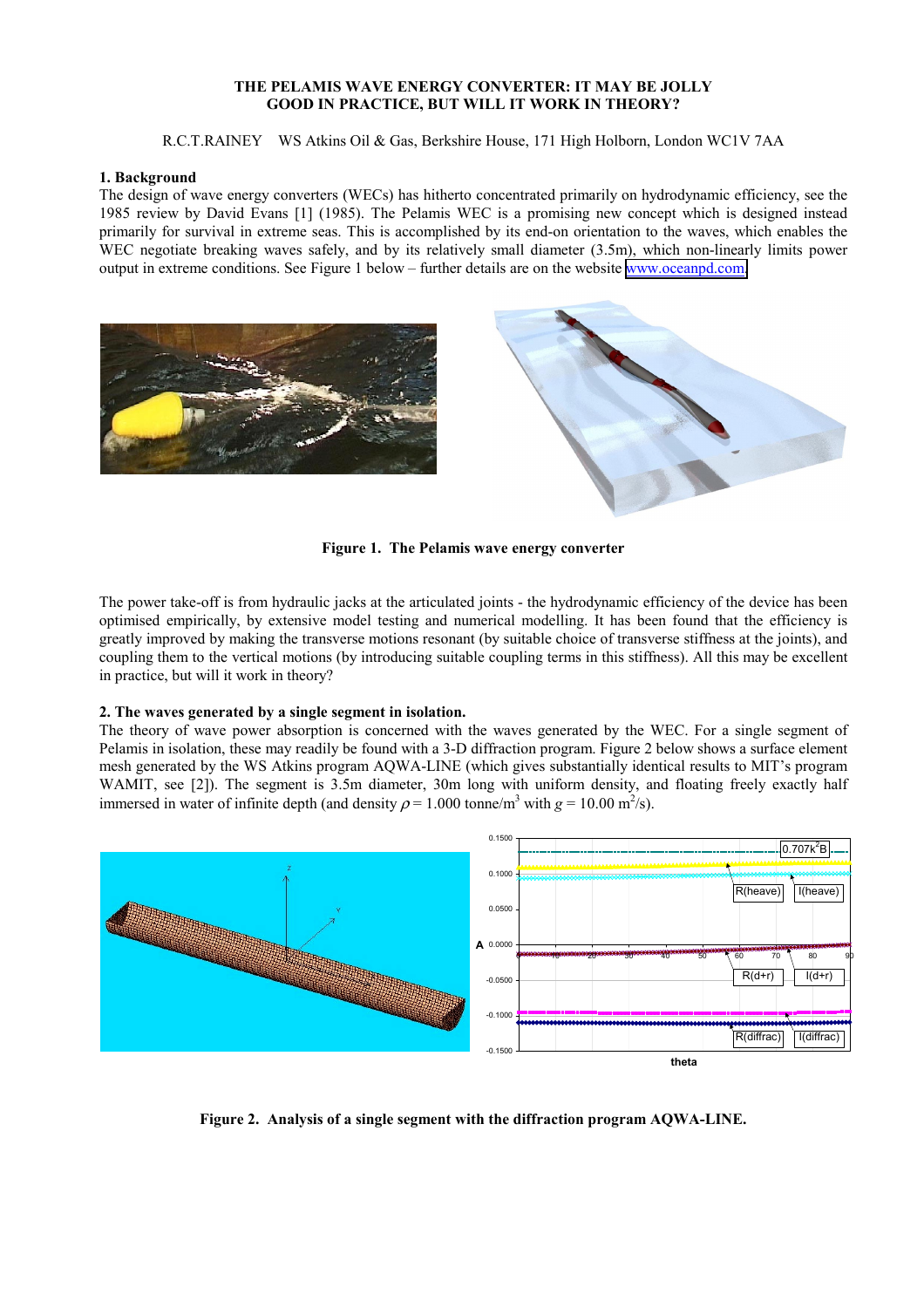Figure 2 also shows the amplitude of the various waves produced by the segment. In this paper we characterise any waves propagating away to infinity by the complex function  $A(\theta)$ , from which the elevation of the waves at great distance is defined as:

$$
\mathfrak{R}\left\{\frac{A(\theta)ae^{i(kR-\alpha)}}{\sqrt{2\pi kR}}\right\}\tag{1}
$$

This is because in the polar coordinates  $(R, \theta)$  these waves will ultimately decay inversely as the square root the distance *R* from the centre of the device, by energy conservation. The incident waves are assumed to travel in the direction  $\theta = 0$ in the sense of increasing *R*, and to have angular frequency  $\omega$  and wave number *k*. Finally *a* is the complex amplitude of the motion responsible for the waves of (1). Thus when we consider free-floating behaviour in incident waves,  $\mathcal{R}\{ae^{-i\omega t}\}$ is the elevation of the incident waves at the centre of the segment. And when we consider heave motion in still water  $\mathcal{R} \{ae^{-i\omega t}\}\$ is the heave motion (positive upwards).

Figure 2 gives results (diffracted and diffracted+radiated waves) with the segment in incident waves 150m long (i.e. as long as all five segments of Pelamis combined) and also for heave motion in still water, at the same frequency. In the first case the diffracted+radiated waves are much smaller than the diffracted wave alone, so the segment is following the incident waves like a small raft, so as to be almost transparent to them. For the heave motion the waves are almost equal and opposite to the diffracted waves. Since the heave motion in waves is almost equal to the incident wave elevation (94% of its amplitude according to AQWA-LINE, and within 0.02 degrees of its phase), we may deduce that in the former case it is the waves radiated by the heave motion that are cancelling the diffracted waves.

Theoretically ([3] eqn 24b),  $A(\theta)a$  for heave motion is equal to  $-i\omega H(\theta)e^{i\pi/4}/g$ , where  $H(\theta)$  is the 'Kochin function' ([3] eqn 17). In our case of long waves  $H(\theta)$  may be approximated without difficulty as  $-k(-i\omega\alpha)B$ , where *B* is the waterplane area of the segment. This leads to a value of  $A(\theta) = k^2 B e^{i\pi/4}$ , which is shown in Figure 2, and agrees correctly with the computations. See also [4] eqn 10 - the more sophisticated slender-body approximation there will in fact recover the θdependence seen in Figure 2. For present purposes it is sufficient to observe that this dependence is small, and that the amplitude of the waves radiated by heave motion is proportional to the waterplane area *B*.

### **3. Energy flux in the far field: single segment**

Hitherto the segment has been floating freely; we are now in a position to assess the effect of incorporating a power take-off so as to extract some wave energy. We will depart from the earlier literature cited above by considering the energy flux in the far field directly. Since the freely-floating segment is practically transparent to the waves, and the only significant wave radiation is from heave motion, we will take the far field waves produced by the segment (the ëproduced wavesí) as being simply those due to the *additional heave motion compared with the freely-floating segment.*  Thus in (1) we will take  $\mathcal{R}\{ae^{i\omega t}\}\$  is this additional heave motion (positive upwards), and denote the incident wave elevation at the centre of the segment as  $\mathcal{R} \{ be^{-i\omega t} \}.$ 

The mean energy flux in the far field is the product of the wave pressure and the wave velocity, integrated over a fixed cylindrical control surface where *R* has some large value *Rc*, say. The product of wave velocity and hydrostatic pressure does not count because it is purely oscillatory, and the flux of kinetic energy does not count because it is of higher order in wave height. The mean value of the product of any two complex oscillatory variables *a* and *b* is ½ $\mathcal{R}(\bar{a}b)$ , so if the incident and produced complex wave pressures are  $p_l$  and  $p_p$ , and their complex velocities into the control surface are  $v_l$ and  $v_p$ , the mean energy flux into the control surface is:

$$
\int_{-\pi}^{\pi} \frac{1}{2} \Re \{ (p_I + p_P)(v_I + v_P) \} R_c \frac{d\theta}{2k} \tag{2}
$$

Here the variables are taken at the still-water position, the depth integration having yielded the factor *1/(2k)*. We now observe that:

- The  $p_{IV}$  term must integrate to zero because there is zero mean energy flux from the incident waves alone
- The  $p_{pVp}$  term must always give an energy loss because the produced waves are leaving the system
- The cross terms must therefore be the source of any energy input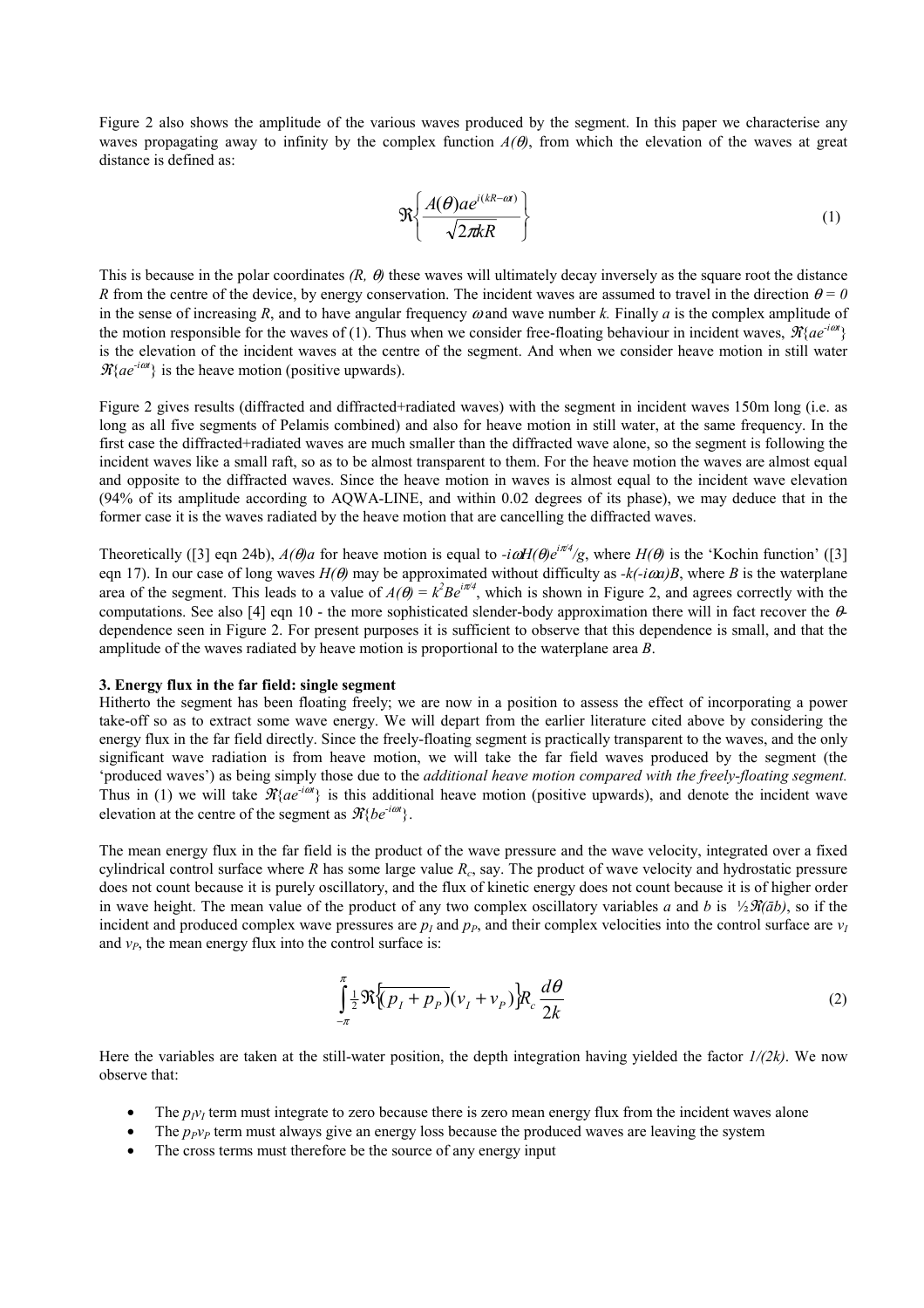Dealing with energy loss term first, and taking  $A(\theta) = k^2 B e^{i\pi/4}$  as above, this is readily integrated as:

$$
\int_{-\pi}^{\pi} \frac{1}{2} \Re \left\{ \{ \left( \rho g \frac{k^2 B a e^{i(kR_c + \pi/4)}}{\sqrt{2\pi k R_c}} \right) (-\omega \frac{k^2 B a e^{i(kR_c + \pi/4)}}{\sqrt{2\pi k R_c}}) \} \right\} R_c \frac{d\theta}{2k} = -\int_{-\pi}^{\pi} \frac{\rho g \omega k^2 B^2 |a|^2}{8\pi} d\theta = -\frac{\rho g \omega k^2 B^2 |a|^2}{4} \tag{3}
$$

The energy input form the cross terms is:

$$
\int_{-\pi}^{\pi} \frac{1}{2} \Re \left\{ \overline{(\rho g b e^{ikR_c \cos \theta})} (-\omega \frac{k^2 B a e^{i(kR_c + \pi/4)}}{\sqrt{2\pi k R_c}}) + (\rho g \frac{k^2 B a e^{i(kR_c + \pi/4)}}{\sqrt{2\pi k R_c}}) \overline{(-\omega b e^{ikR_c \cos \theta} \cos \theta)} \right\} R_c \frac{d\theta}{2k}
$$
\n
$$
= -\frac{\rho g \omega B}{2} \Re \left\{ a \overline{b} \frac{\sqrt{kR_c/2}}{2\sqrt{\pi}} \int_{-\pi}^{\pi} (1 + \cos \theta) e^{i(kR_c [1 - \cos \theta] + \pi/4)} d\theta \right\} \tag{4}
$$

The integrand in (4) is plotted in Figure 3 below for  $kR_c=30$ .



**Figure 3. Angular dependence of input energy flux Figure 4. Angular dependence of energy loss, 5 segments** 

The mean energy flux evidently fluctuates rapidly around the control surface, with the significant peak being at  $\theta = 0$ , i.e. downwave of the segment. This is because at that point the produced waves are travelling in the same direction as the incident waves, so that the total energy flux is proportional to the square of their combined amplitude. Depending on their relative phase, this is either greater or less than the sum of their individual amplitudes squared, so requiring a substantial cross term. At  $\theta = \pm \pi$ , on the other hand, the integrand is zero because the waves are travelling in opposite directions, and their total energy flux is thus equal to the sum of their individual fluxes (as is well-known, and can be seen from (2) given the opposite directions of the velocities under wave crests). The required integral can be found exactly by the method of stationary phase ([5] art 241). Only the energy flux around  $\theta = 0$  is significant to the integral, and (4) becomes:

$$
-\frac{\rho g \omega B}{2} \Re{\{a\overline{b}e^{i(\pi/4 + \pi/4)}\}} = \frac{\rho g \omega B}{2} \Re{\{ib\overline{a}\}} \tag{5}
$$

For any given |a|, the energy loss term (3) will be fixed, so we are at liberty to choose the phase of *a* as equal to that of *ib*, so as to maximise the energy input (5). The net energy input will then be:

$$
\frac{\rho g \omega B}{2} |b||a| - \frac{\rho g \omega k^2 B^2 |a|^2}{4} = \frac{\rho g \omega B}{4} (2|b||a| - k^2 B|a|^2)
$$
(6)

The energy input term is proportional to  $|a|$  whereas the energy loss term is proportional to  $|a|^2$ , so the maximum net energy can easily be found to occur when  $|a| = |b|/(k^2B)$  and to be:

$$
\frac{\rho g \omega B}{4} \left( \frac{2|b|^2}{k^2 B} - \frac{|b|^2}{k^2 B} \right) = \left[ \frac{\rho g \omega |b|^2}{4k} \right] k^{-1}
$$
\n(7)